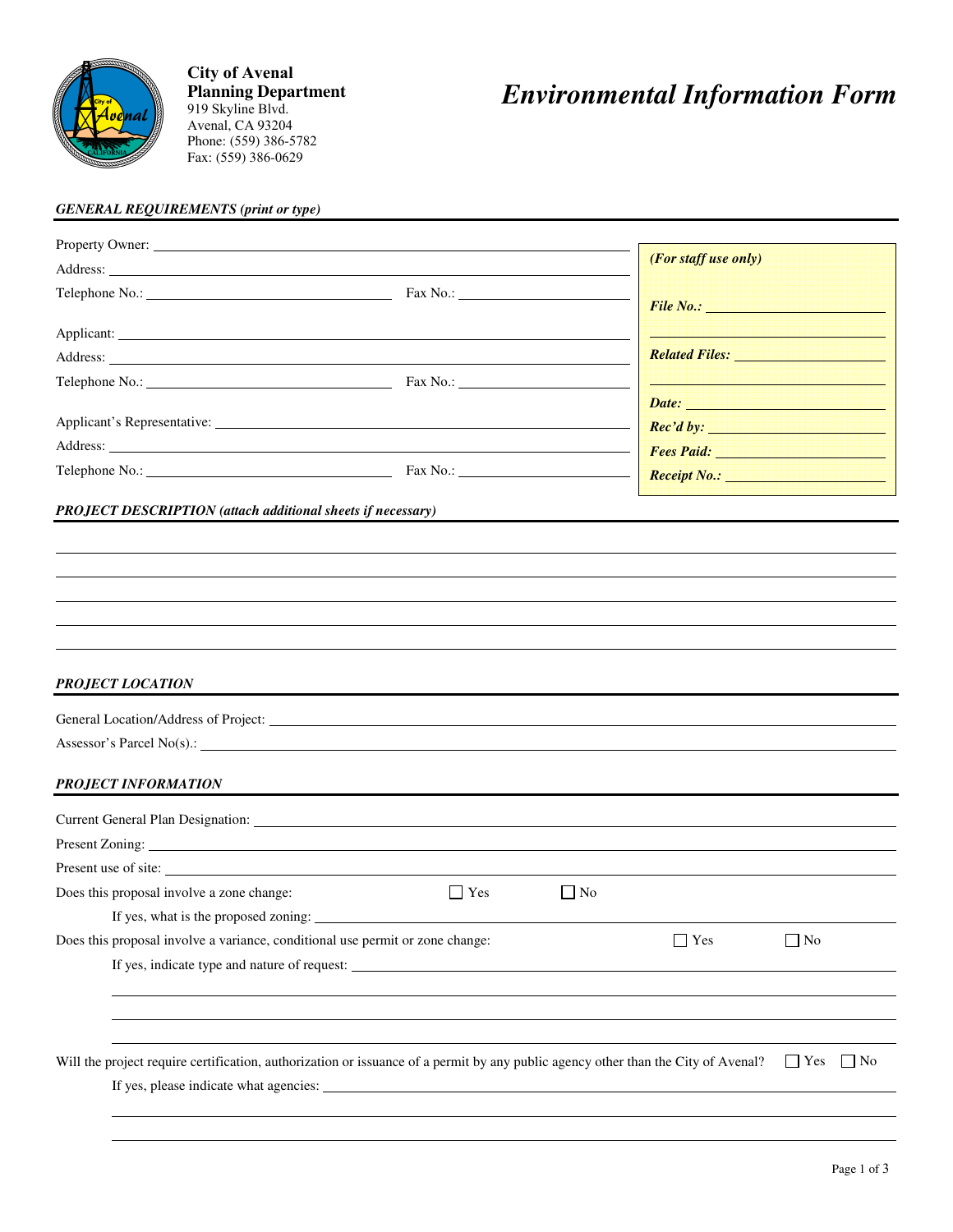|    |                                                                                                                |                                  |  | Site size: <u>sq. ft.</u>                                                                                                                                                                                                            | acres       |                     |  |                 |                                    |
|----|----------------------------------------------------------------------------------------------------------------|----------------------------------|--|--------------------------------------------------------------------------------------------------------------------------------------------------------------------------------------------------------------------------------------|-------------|---------------------|--|-----------------|------------------------------------|
|    |                                                                                                                |                                  |  |                                                                                                                                                                                                                                      |             |                     |  |                 |                                    |
|    |                                                                                                                |                                  |  | Type of construction:                                                                                                                                                                                                                |             |                     |  |                 |                                    |
|    |                                                                                                                |                                  |  |                                                                                                                                                                                                                                      |             |                     |  |                 |                                    |
|    |                                                                                                                |                                  |  |                                                                                                                                                                                                                                      |             |                     |  |                 |                                    |
|    |                                                                                                                |                                  |  | Associated projects: Note that the contract of the contract of the contract of the contract of the contract of the contract of the contract of the contract of the contract of the contract of the contract of the contract of       |             |                     |  |                 |                                    |
|    |                                                                                                                |                                  |  |                                                                                                                                                                                                                                      |             |                     |  |                 |                                    |
|    |                                                                                                                | For residential developments:    |  |                                                                                                                                                                                                                                      |             |                     |  |                 |                                    |
|    |                                                                                                                |                                  |  | Number of units:                                                                                                                                                                                                                     |             |                     |  |                 |                                    |
|    |                                                                                                                |                                  |  | Unit sizes:                                                                                                                                                                                                                          |             |                     |  |                 |                                    |
|    |                                                                                                                |                                  |  |                                                                                                                                                                                                                                      |             |                     |  |                 |                                    |
|    |                                                                                                                |                                  |  |                                                                                                                                                                                                                                      |             |                     |  |                 |                                    |
|    |                                                                                                                | For commercial developments:     |  |                                                                                                                                                                                                                                      |             |                     |  |                 |                                    |
|    |                                                                                                                | Market/service area:             |  | $\Box$ Neighborhood                                                                                                                                                                                                                  | $\Box$ City |                     |  | $\Box$ Regional |                                    |
|    |                                                                                                                |                                  |  |                                                                                                                                                                                                                                      |             |                     |  |                 |                                    |
|    |                                                                                                                | For industrial developments:     |  |                                                                                                                                                                                                                                      |             |                     |  |                 |                                    |
|    | Use:                                                                                                           | $\Box$ Warehouse/Distribution    |  | $\Box$ Manufacturing                                                                                                                                                                                                                 |             | $\Box$ Multi-tenant |  |                 | $\Box$ Other: $\Box$               |
|    |                                                                                                                |                                  |  | Square footage: <u>contact and a series of the series of the series of the series of the series of the series of the series of the series of the series of the series of the series of the series of the series of the series of</u> |             |                     |  |                 |                                    |
|    |                                                                                                                |                                  |  |                                                                                                                                                                                                                                      |             |                     |  |                 |                                    |
|    |                                                                                                                | For institutional developments:  |  |                                                                                                                                                                                                                                      |             |                     |  |                 |                                    |
|    |                                                                                                                |                                  |  |                                                                                                                                                                                                                                      |             |                     |  |                 |                                    |
|    |                                                                                                                |                                  |  | Estimated employees per shift:                                                                                                                                                                                                       |             |                     |  |                 |                                    |
|    |                                                                                                                |                                  |  |                                                                                                                                                                                                                                      |             |                     |  |                 |                                    |
|    |                                                                                                                |                                  |  |                                                                                                                                                                                                                                      |             |                     |  |                 |                                    |
|    |                                                                                                                |                                  |  |                                                                                                                                                                                                                                      |             |                     |  |                 |                                    |
|    |                                                                                                                |                                  |  |                                                                                                                                                                                                                                      |             |                     |  |                 |                                    |
|    |                                                                                                                | <b>SCHOOL INFORMATION</b>        |  |                                                                                                                                                                                                                                      |             |                     |  |                 |                                    |
|    |                                                                                                                | School District(s) serving site: |  |                                                                                                                                                                                                                                      |             |                     |  |                 |                                    |
|    |                                                                                                                |                                  |  |                                                                                                                                                                                                                                      |             |                     |  |                 |                                    |
|    |                                                                                                                |                                  |  | Junior High/Middle School serving site:                                                                                                                                                                                              |             |                     |  |                 |                                    |
|    |                                                                                                                |                                  |  |                                                                                                                                                                                                                                      |             |                     |  |                 |                                    |
|    |                                                                                                                |                                  |  |                                                                                                                                                                                                                                      |             |                     |  |                 |                                    |
|    |                                                                                                                |                                  |  | <b>PROJECT IMPACTS</b> (attach additional sheets to respond to any "yes" answers)                                                                                                                                                    |             |                     |  |                 |                                    |
|    |                                                                                                                |                                  |  |                                                                                                                                                                                                                                      |             |                     |  | Yes             | $\mathbf{\underline{\mathit{No}}}$ |
| 1. |                                                                                                                |                                  |  | Will the project result in a substantial alteration of any hill or to ground contours?                                                                                                                                               |             |                     |  |                 | $\Box$                             |
| 2. | Will the project result in a change in scenic views or vistas from existing residential areas or public lands? |                                  |  |                                                                                                                                                                                                                                      |             |                     |  |                 |                                    |
| 3. | Will the project result in a change in pattern, scale or character of the general area of the project?         |                                  |  |                                                                                                                                                                                                                                      |             |                     |  |                 |                                    |
| 4. | Will the project result in significant amounts of solid waste or litter?                                       |                                  |  |                                                                                                                                                                                                                                      |             | $\blacksquare$      |  |                 |                                    |
| 5. | Will the project result in a change in dust, ash, smoke, fumes or odors in the vicinity?                       |                                  |  |                                                                                                                                                                                                                                      |             |                     |  |                 |                                    |
|    |                                                                                                                |                                  |  | Will the project result in a change in stream or ground water quality or quantity, or alteration of existing                                                                                                                         |             |                     |  |                 |                                    |
| 6. |                                                                                                                | drainage patterns?               |  |                                                                                                                                                                                                                                      |             |                     |  | $\sim$          |                                    |